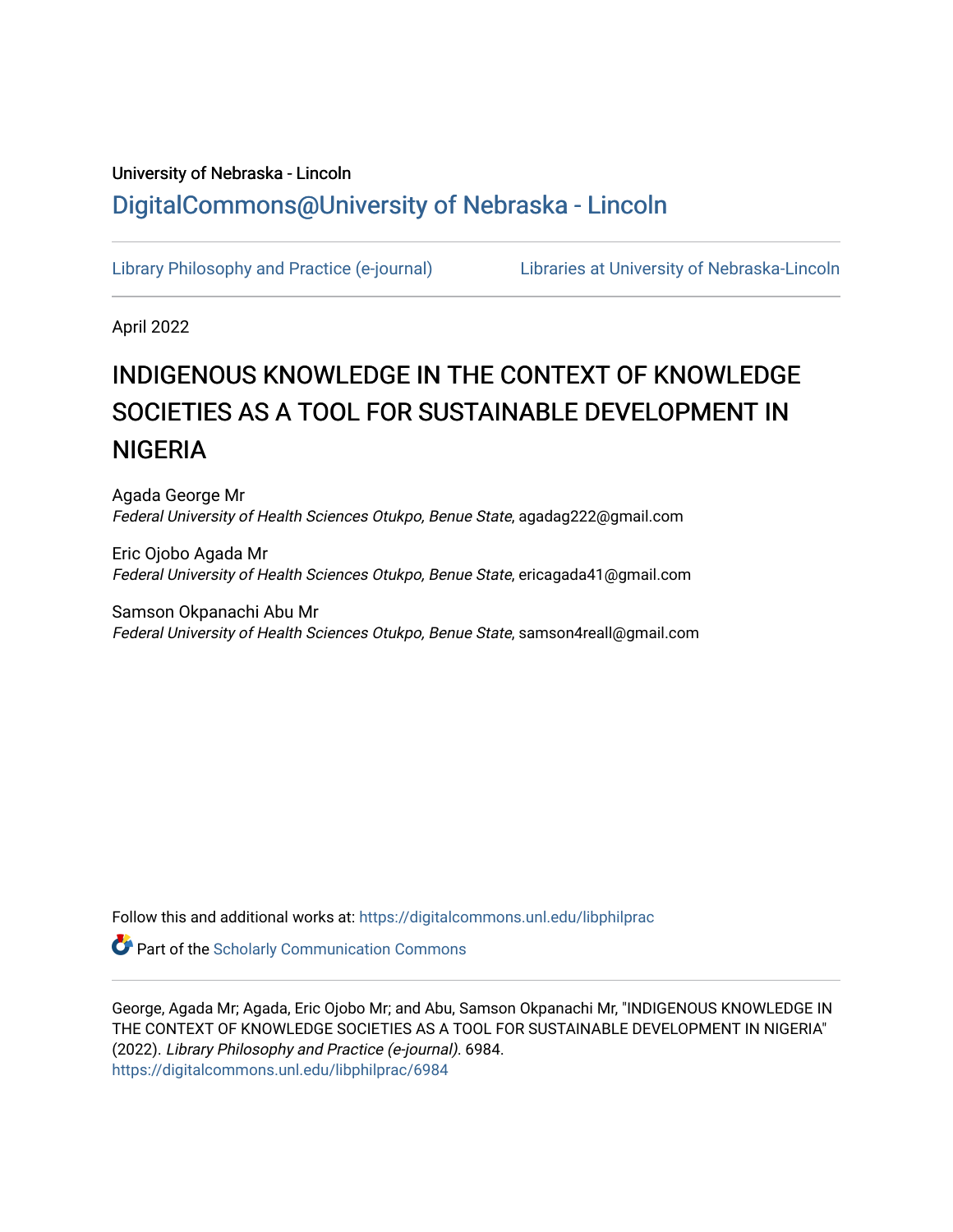#### **INDIGENOUS KNOWLEDGE IN THE CONTEXT OF KNOWLEDGE SOCIETIES AS A TOOL FOR SUSTAINABLE DEVELOPMENT IN NIGERIA**

**George Agada CLN**

Federal University of Health Sciences Otukpo, Benue State [agadag222@gmail.com](mailto:agadag222@gmail.com)

#### **Agada Eric Ojobo CLN**

Federal University of Health Sciences Otukpo, Benue State [ericagada41@gmail.com](mailto:ericagada41@gmail.com)

&

**Abu Samson Okpanachi**  Federal University of Health Sciences Otukpo, Benue State [Samson4reall@gmail.com](mailto:Samson4reall@gmail.com)

#### *Abstract*

*A society properly rooted in indigenous knowledge system can easily pave way for sustainable development. Indigenous knowledge is a local knowledge that is peculiar to a particular society. It is referred to as folk knowledge, people's knowledge, traditional science or traditional wisdom. Over time, indigenous knowledge is usually generated and transmitted by communities, in an attempt to solve their own societal challenges such as ecological and socio-economic problems. Indigenous knowledge is passed from generation to generation, usually by word of mouth and cultural rituals, and has been the basis for agriculture, food preparation and conservation, health care, education, and the wide range of other activities that sustain a society and its environment in different parts of the world for many centuries. This realization that true development cannot take place without member of the society being able to have equal access to knowledge gave birth to the idea of the knowledge society for a sustainable development. Sustainable development emphasized the development in all aspects of human life affecting sustenance. It means resolving the conflict between the various competing goals and the simultaneous pursuit of economic prosperity, environmental quality and social equity with progress as the major objective. The paper also identified the challenges of indigenous knowledge to include funding, time requirement, labour requirement, ICTs etc. Finally, the paper highlighted the strategies to mitigate these challenges; Nigeria libraries should make effort to persuade traditional institutions and elderly who are resource persons in local communities to share their indigenous knowledge with librarians for proper documentation, preservation and accessibility; Libraries should as a matter of urgency repackage the documented indigenous knowledge in different languages for easy access.*

**KEYWORDS:** Indigenous Knowledge, Knowledge Societies, Sustainable Development, Communities, Nigeria.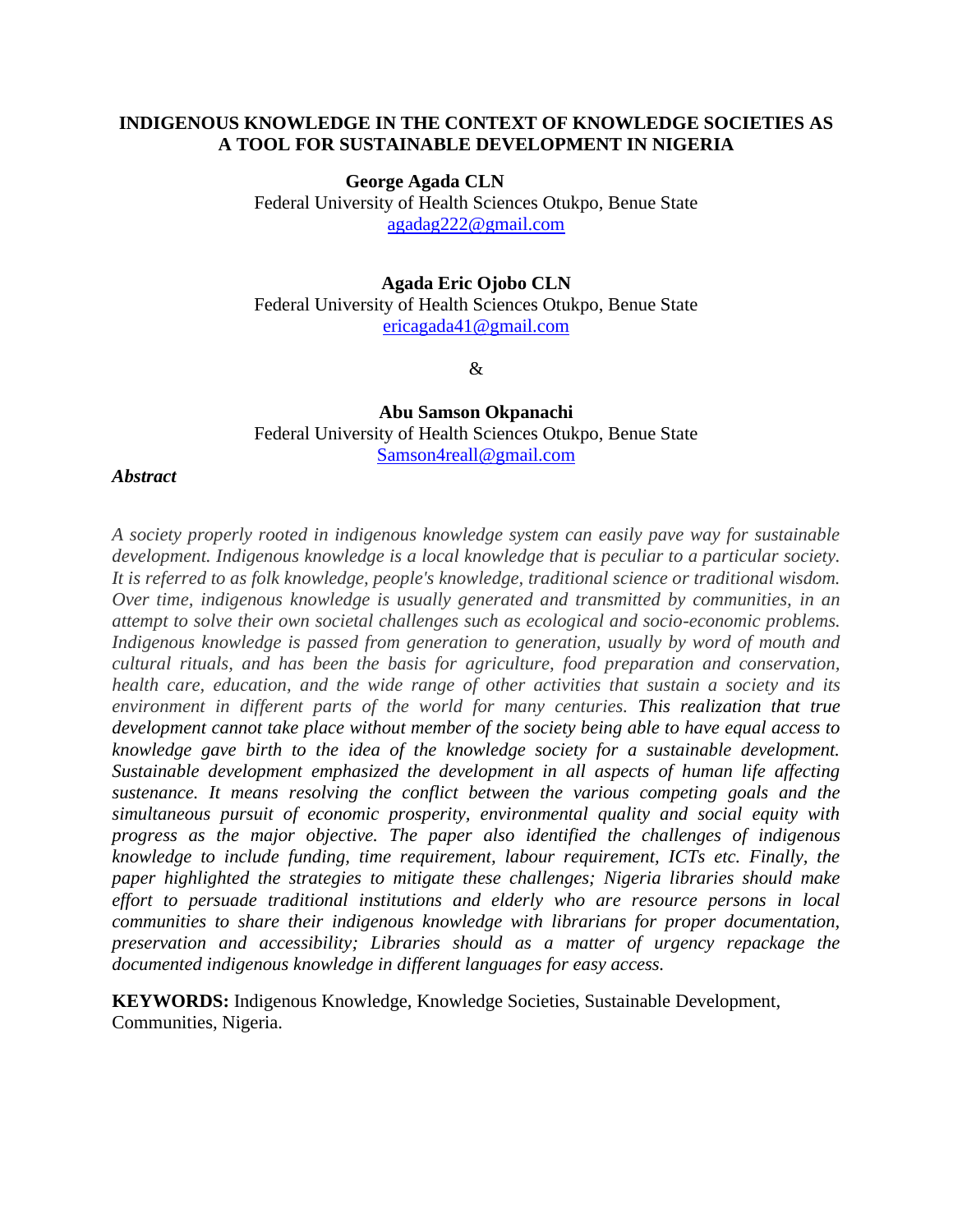#### **INTRODUCTION**

Indigenous knowledge is an enabling component of development and many Nigerians are aware of the relationship between indigenous knowledge and development (Ekere, 2009). For some years now, policy makers, development planners, information professionals, librarians and the public at large have become increasingly aware of the important role indigenous knowledge can play in the promotion of sustainable development as well as having the potentials to help saves lives, increase food security and income. Nandi et al (2013) in their publication opined that since indigenous knowledge is essential in development, it is often suggested that it must be gathered and documented in a coherent and systematic fashion.

Nandi (2013) defined indigenous knowledge as knowledge that is peculiar to a traditional community which have been accumulated and transmitted from generation to generation. James D. wolfensohn, one time president of World Bank defined indigenous knowledge as "integral part of the culture and history of a local community. We need to learn from local communities to enrich the development process" Nakata and Langton (2005) defined indigenous knowledge as knowledge , innovation and practices of indigenous and local communities around the world, developed from experience over centuries, and adapted to local culture and environment, transmitted orally from generation to generation. This knowledge is passed from one generation to another by word of mouth and cultural rituals, norms, beliefs, proverbs, and has been the basis for Agricultural practices and wide range of other activities that sustain a society and its environment in many parts of the world for many centuries. The value of such knowledge could strengthen cultural identity and enhance social and developmental goals. This could be in areas of art, agriculture, craft, medicine, music, natural resources management, and theatre and disaster management.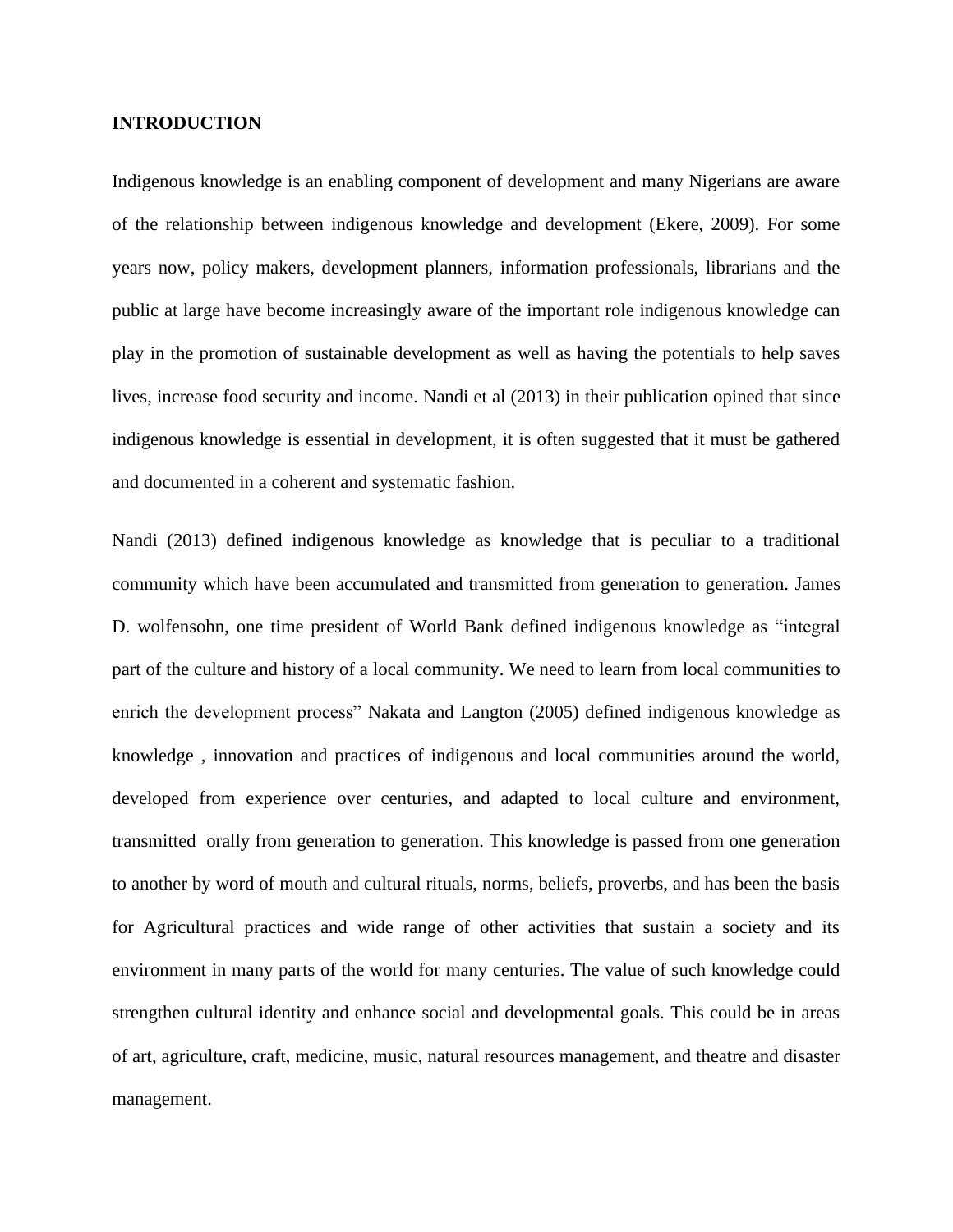The study of indigenous knowledge in the library profession in our educational system is very crucial and imperative. This is because indigenous knowledge has been applied and is still been applied in so many areas. In the work of Makinde and Shorunke (2013), indigenous knowledge is important in health care system as they observed that human beings are both somatic and spiritual entity and diseases could be supernatural causes arising from anger of ancestral or evil spirit, the result of witch crafts or the entry of an object into the body. Therefore it is not only the type of disease that is taken into account but also psychological and sociological factors. They further observed that multinational, corporation; universities, research institutions and private firms are harnessing local knowledge system and resources. They pointed out that classification of soil and such factors as soil color and textures emerged as key common factors in indigenous soil knowledge.

The library profession and libraries in general be it Academic, special or public recognize indigenous knowledge as an important sources of development information. Over centuries, people have learnt how to grow food and to survive in difficult environments. It highlight indigenous knowledge as the basis for community level decision making in areas pertaining to food security, human and animal health, educational resources management and other vital economic and social activities. The valuable and Sophiscated knowledge is validated over time in a way that is different to western empirical system (Atoma, 2011). Indigenous knowledge is used to sustain the community and its culture. Placing value on indigenous knowledge could strengthen cultural identity and also to achieve social and development goal such as sustainable Agriculture, affordable and appropriate public health.

According to George & Sieglinde (2017), Agricultural and social scientists have been aware of the existence of Indigenous knowledge since colonial times, but from the early 1980s,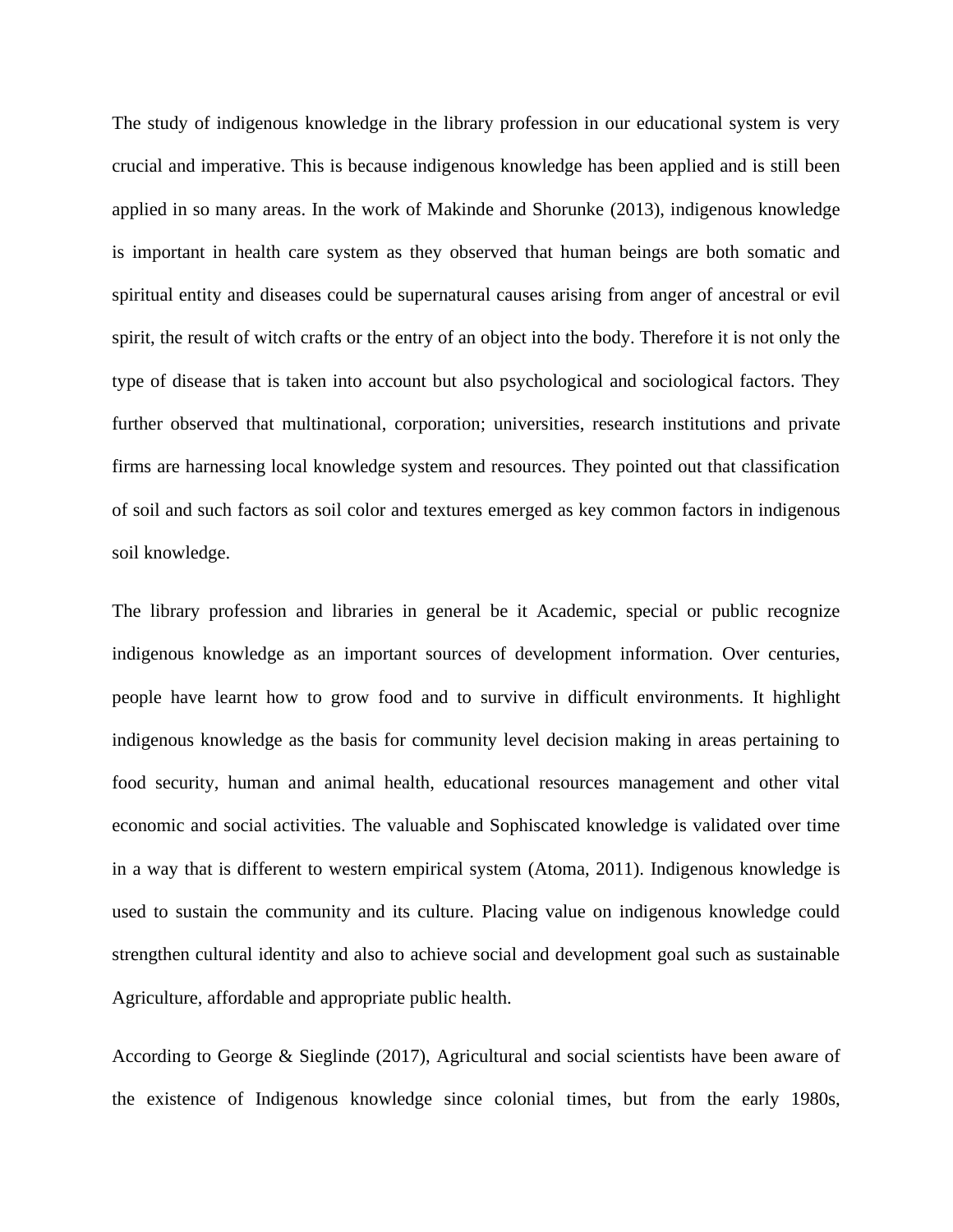understanding of farmers' practices as rational and valid has rapidly gained ground. From their work, two contrasting interpretations of indigenous knowledge are:

- 1. Local knowledge is a huge, largely untapped resource that can be removed from its context and applied and replicated in different places (like formal science). Proponents of this perspective have scientifically validated indigenous knowledge or sought similarities and complementarities between their knowledge and farmer's knowledge. Farming system approaches and participatory research and development largely follow this thinking.
- 2. Indigenous knowledge is based on empirical experience and is embedded in both biophysical and social contexts. And cannot easily be removed from them. It follows that the process by which indigenous knowledge is created is as important as the products of this research.

The following subheadings will form the basis of this research work:

- Concept of knowledge societies and sustainable development
- Areas of application of indigenous knowledge (IK)
- Challenges associated with indigenous knowledge system
- Strategies for overcoming the challenges.

#### **Concept of knowledge societies and sustainable Development**

The importance of knowledge in the current dispensation cannot be over-emphasized as societies and organization in them are gauged based on the amount of knowledge that is created, disseminated and utilized or applied to enhance development. This realization that true development cannot take place without member of the society being able to have equal access to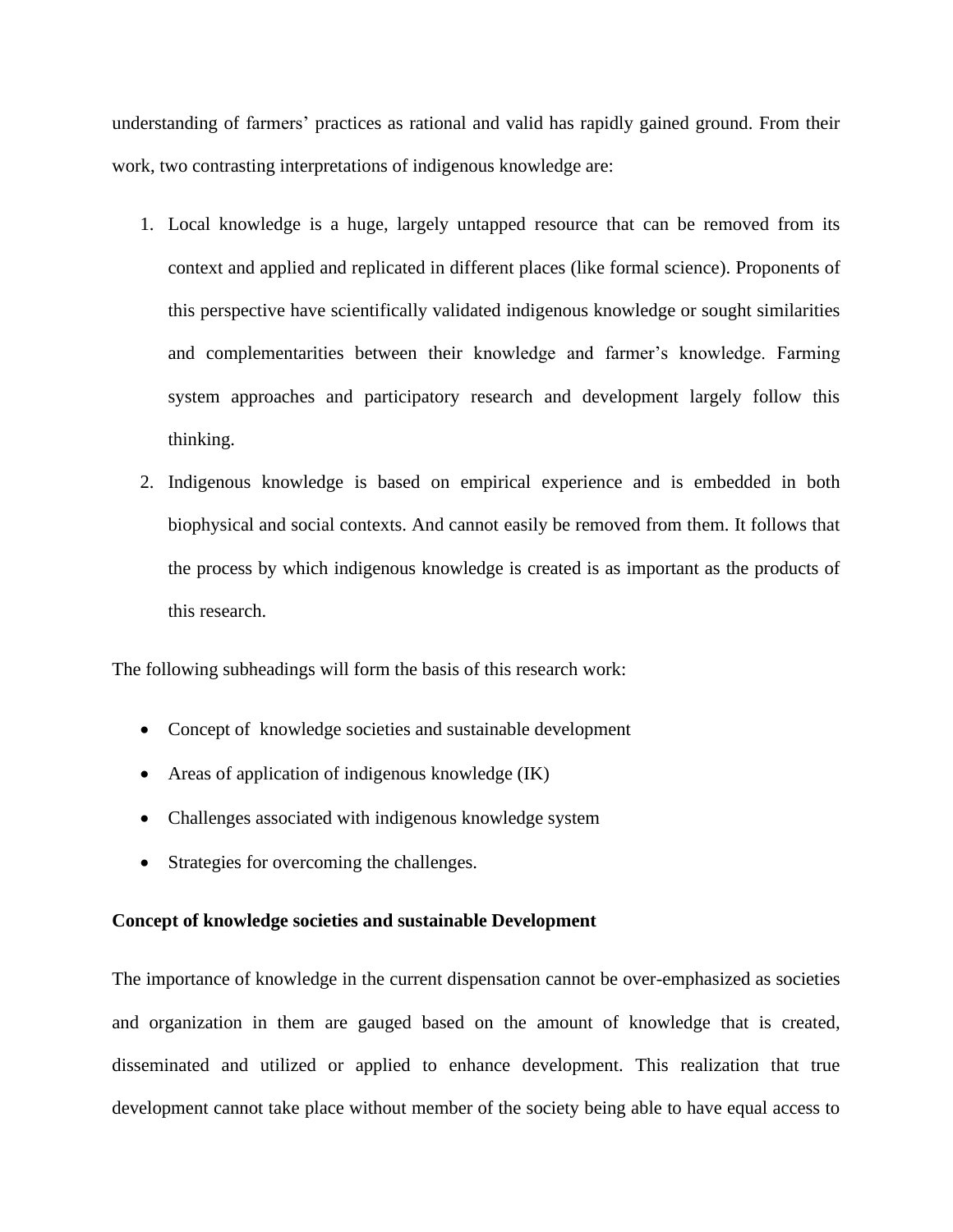knowledge gave birth to the idea of the knowledge society. It came as a proposed alternative to the information society in the realization that the touted information society characterized by inequalities in information acquisition, processing and utilization had created a huge divide between the have and have-nots, the rich and poor and the elite and commoner. It was obvious that the information society was exclusive, deficient in nature and could not guarantee the empowerment of the greater majority of people (Dike 2009).

According to UNESCO (2005) cited in the work of Okeke, et al (2013), a knowledge society is a society that is based on the creation, dissemination and utilization of knowledge for subsequent production of new knowledge. Such society has an economy in which knowledge is acquired or created, disseminated and applied to enhance economic and social development. Because such a society is heavily knowledge dependent, it is capable of turning a piece of information into entrepreneurship for the benefit of business, government and non-governmental agencies. Abdulsalami, Okezie & Agbo (2013) in their work affirmed that societies that set up institutions and organizations enabling people and information to develop without limits and open opportunities for all kinds of knowledge to be mass produced and mass utilized are knowledge societies. Dike (2005) rightly opined that information to little if not put to use. For information to be deemed beneficial it must be transformed to knowledge. Dike pointed out the characteristics features of knowledge societies.

- Knowledge societies are pluralistic and culturally diverse;
- Knowledge societies are democratic;
- Knowledge societies are learning societies;
- Knowledge societies are foster full human development;
- Knowledge societies build better futures.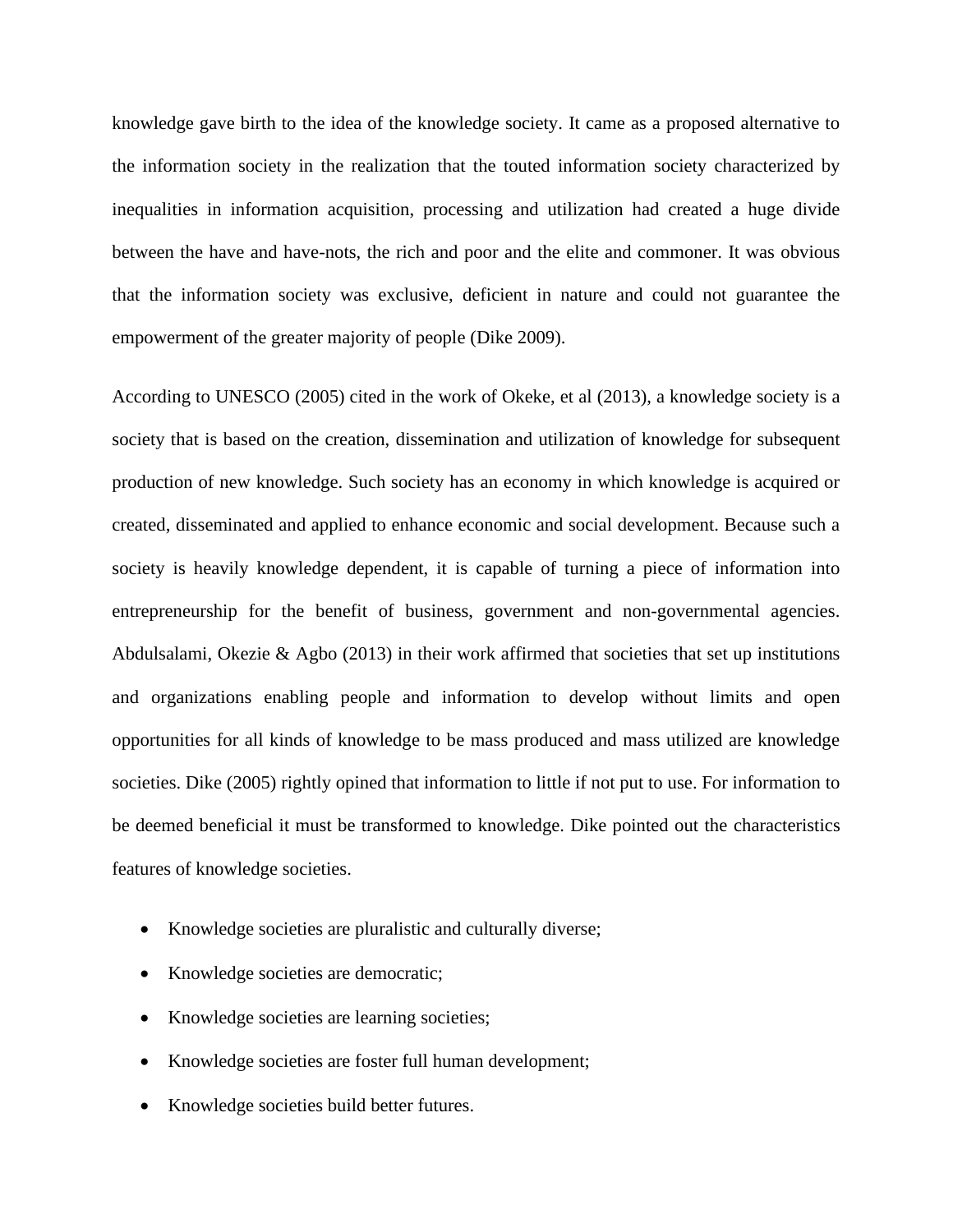Sustainable development cannot be understood except when separated and examined as two words. Development according to WCED Report, 1987 can be seen as that which has to do with the progressive transformation of economy and society. According to Olutayo and Bankole (2006), development involves the process of change in the environment, a central ingredient in the transformation of any society. Isamah (2002) sees development as quantitative and qualitative transformation of societies from one stage to another. From the above it is obvious that the various interpretation of the concept of development showed that development has its overriding objective on the enhancement of the quality of people's lives and livelihood through the satisfaction of needs (Okeke,et al 2013).

Sustainability on the other hand denotes the process of maintaining or ensuring continuity. It is about making sure that a system or process will survive the present without causing damage to the environment or jeopardizing the future (Longman Dictionary, 2005). The expression "sustainable development" was first used in 1987, at the world commission on environment and development held in Oslo to mean "the development that meet the needs of the present without compromising the ability of future generations to meet their own needs (WCED, 1987) cited in Rita, J.O(2013). Ahmed (2007) sees sustainable development as maintaining development over time.

Sustainable development talks about the development in all aspects of human life affecting sustenance. It means resolving the conflict between the various competing goals and the simultaneous pursuit of economic prosperity, environmental quality and social equity with progress as the major objective. Sustainable development recognizes that the basic needs of all should be met while at the same time extending to all the opportunity to satisfy their aspirations for a better life (WCED, 1987).The whole essence of sustainable development focuses on how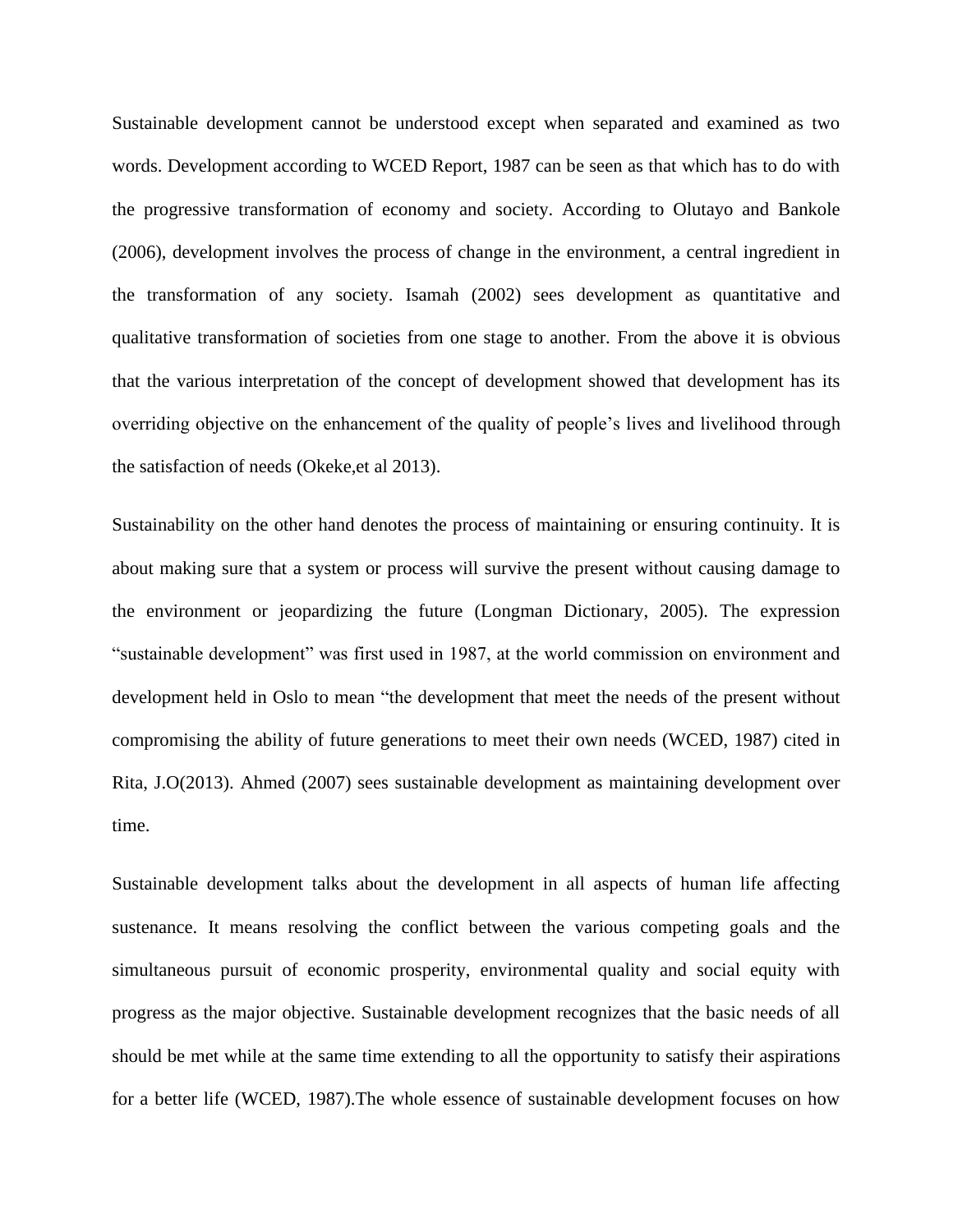nations, communities, individuals and other global stakeholders can meet their developmental needs. It stresses a balanced consideration of social, economic and environmental issues in our everyday decision making processes and; and encourages government, institutions, corporate organizations, communities, families and individuals to take responsible decisions with the wellbeing of the whole environment in mind rather than just their own selfish ends (Sampson,2013). Hence sustainable development is a continually evolving process from generation to generation.

#### **Areas of application of indigenous knowledge**

Indigenous knowledge is used at the local level by communities in developing countries as the basis for decision making pertaining to culture, food, security, human and animal health, education, natural resource management, social and skill development and other vital activities (Nnadi, C.U et al 2013). According to UNEP (1998C), indigenous knowledge can be applied in the area of management of natural disaster. The planting of trees, vegetations along river bank or certain areas to prevent encroachment of erosion is one of disaster prevention. It can be equally applied in ecological management and maintain ecosystem. Eg indigenous inspired forestry practices serve to conserve the structure and forest maintenance of both hard wood and coniferous trees. Etc.

However, makinde and shorunke (2013) citing castello (1999), categorized three broad aspect of indigenous knowledge. They include:

i. Traditional knowledge which is generational knowledge that is passed from generation to generation.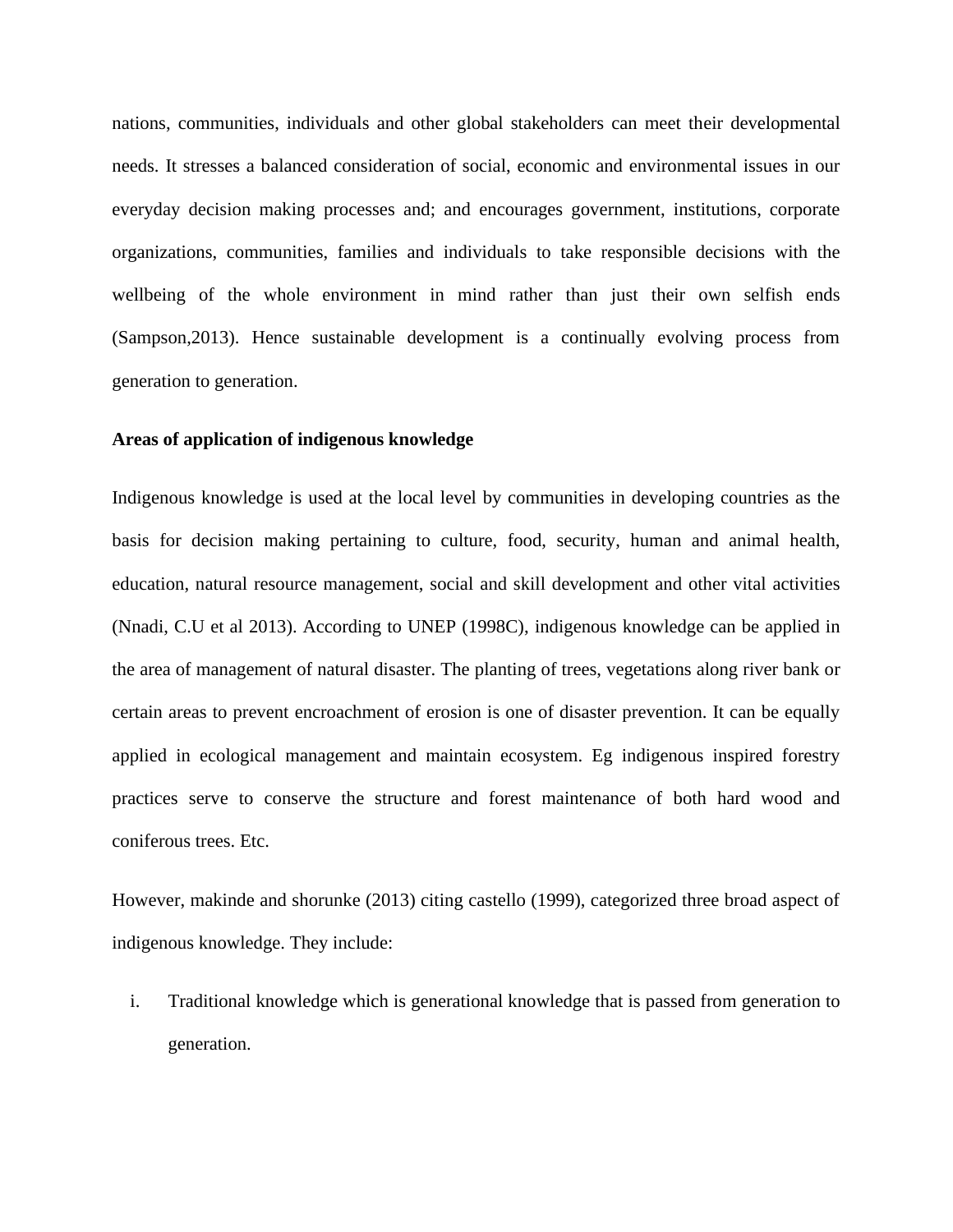- ii. Empirical knowledge which is based on observation of the surrounding environment (nature, culture and society).
- iii. Revealed knowledge which is provided through dreams, visions and institutions.

Indigenous knowledge is applied to health care system. It is common knowledge that traditional medicine is been used today (Nnadi, *et al*. 2013). As observed by Makinde and shorunke (2013), human are both somatic and spiritual entity. This implies therefore that diseases can be as a result of both physical and spiritual problem. As said earlier, indigenous knowledge is holistic in outlook: so in disease treatment it considers both physical and spiritual aspect of it.

#### **Challenges associated with indigenous knowledge system**

In every knowledge society, dealing with indigenous knowledge system is always faced with a lot of challenges in terms of its documentation, preservation and dissemination. Liauw, (2005) pointed out that one major problem of indigenous knowledge is inferiority syndrome, which holds that knowledge generated by the west is superior to indigenous knowledge. This condition has contributed to the low appreciation of local information resources which in the end impede the development of the resource. The indispensability of knowledge itself to human progress is a fact taken for granted and manifested in all human activities.

Okorie *et al.* (2009) pointed out the following challenges of associated with indigenous knowledge system. They includes: Time requirement, Labour requirement, Funding and Reluctances of indigenous people to share their knowledge competition with the existing structures for indigenous knowledge. Collecting and documentation of indigenous knowledge is time consuming and very cumbersome. The librarian also needs both mental and physical manpower in other to achieve all that is required which is labour intensive. Another key factor is the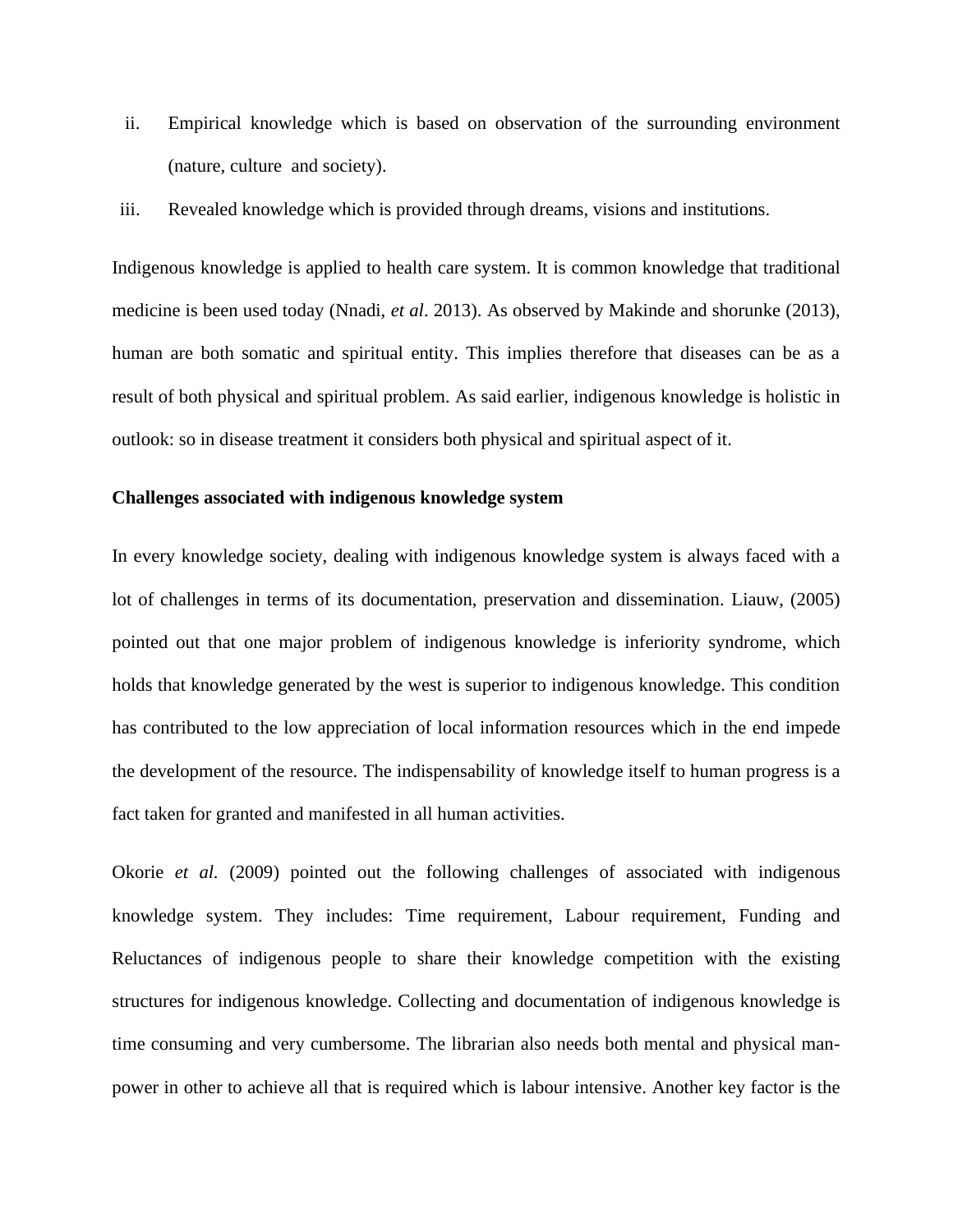issue of funding. There is need to provide adequate fund to take care of all the materials , instruments and equipment needed to collect, document and preserve and disseminate indigenous knowledge such as cam coders, computers and laptops, digital cameras etc.

Indigenous knowledge is a body of knowledge that is very important to human existence but the challenges associated with it deter its success by information professionals. According to Dike (2007) in Ekere (2009), the death of an old man or woman in Africa is like burning down an entire library. This is because indigenous knowledge is communicated from older generation to younger generation and as a result of this, it disappears with cultural homogenization of the death of people. Secrecy is another challenge facing indigenous knowledge system. The oath of secrecy taken by members of some families or cult and the sacredness of the materials are drastic impediments. Sometimes members die with their knowledge or reveal it on their dying bed.

## **Strategies for overcoming the challenges associated with indigenous knowledge system in Nigeria.**

Identifying problem is the first step to solving it. These challenges are sometimes natural and some are caused by the activities of human being in our societies. In respect to some of the challenges highlighted above, the following strategies will go along away to ameliorate or cushion the challenges of indigenous knowledge system in our societies.

➢ Nigeria libraries should make effort to persuade traditional institutions and elderly who are resource persons in local communities to share their indigenous knowledge with librarians for proper documentation, preservation and accessibility (Nnadi, *et al.,* 2013). They can achieve this by taken into cognizance the need to protect the right of indigenous people over their traditional knowledge.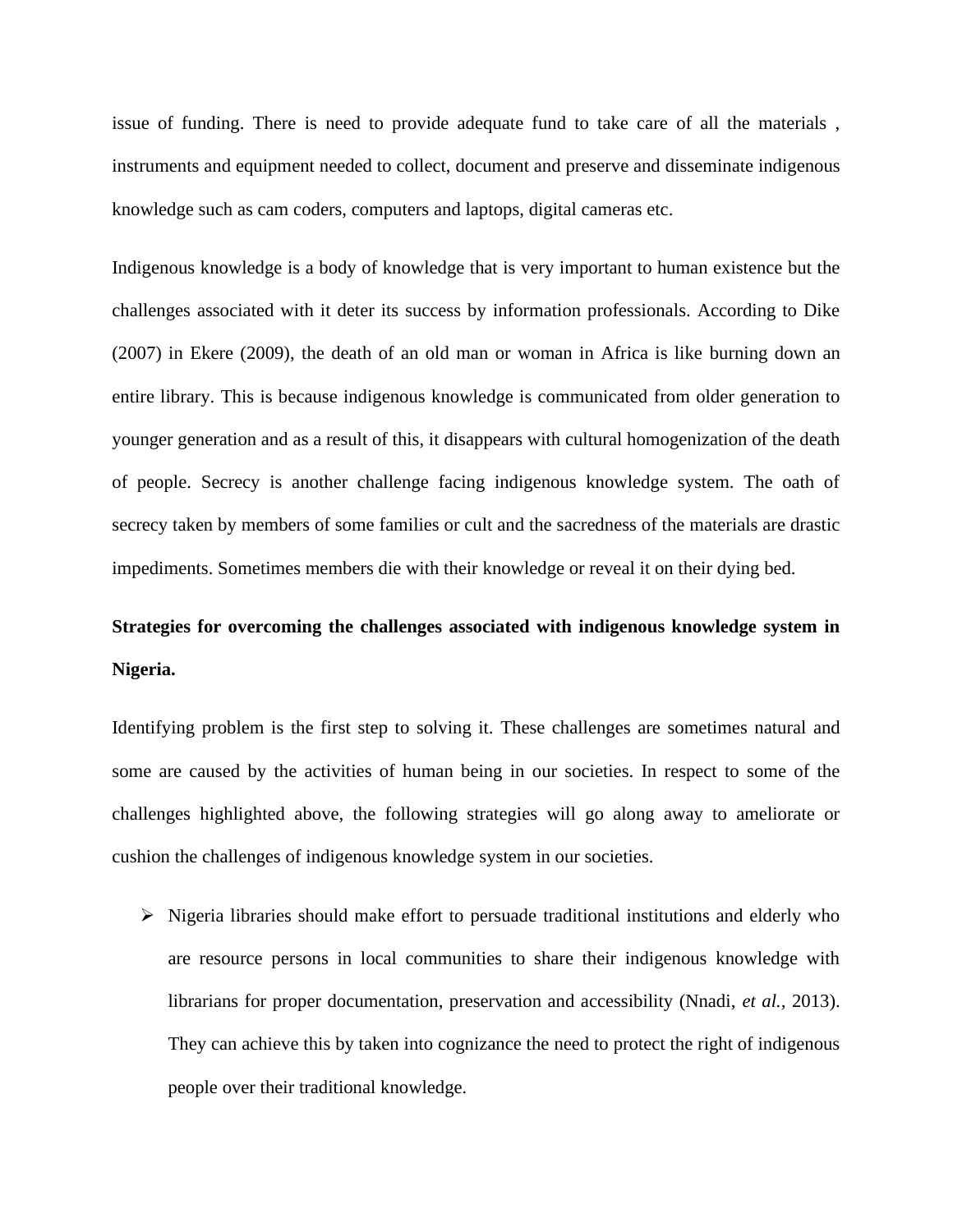- ➢ Libraries should as a matter of urgency repackage the documented indigenous knowledge in different languages for easy access.
- ➢ Libraries should create inventories registers and bibliographies of indigenous knowledge to help users have quick access to the documented indigenous knowledge as noted by (Ngulube, 2002).
- ➢ There is need to package indigenous knowledge in Audio visual media, for further generations to enjoy as proper record keeping among others in an effective tool in the management of indigenous knowledge information.
- ➢ Libraries should organize seminar, workshops, talk show etc involving the local communities and extract and record information on various professions like craft, Agriculture, health, natural disaster, conflict management and ecological management among others.
- ➢ Another strategy is to overcome these challenges is the provision of ICTs resources such as phones, laptop and computers, internet facilities, digital cameras, camcorders, video and tape recorders etc to allow libraries to document and disseminate indigenous knowledge information.
- ➢ Indigenous knowledge need to be institutionalized. Universities in Africa especially Nigeria are the obvious institutions to undertake this important task. However, African university has a poor record of achievement in research, innovation and community engagement. Some work of indigenous knowledge for example on traditional healing and use of medicinal plant has been carried out in African universities but it seems disparate. Similarly, Makinde and Shorunke (2013) observed that multinational corporations,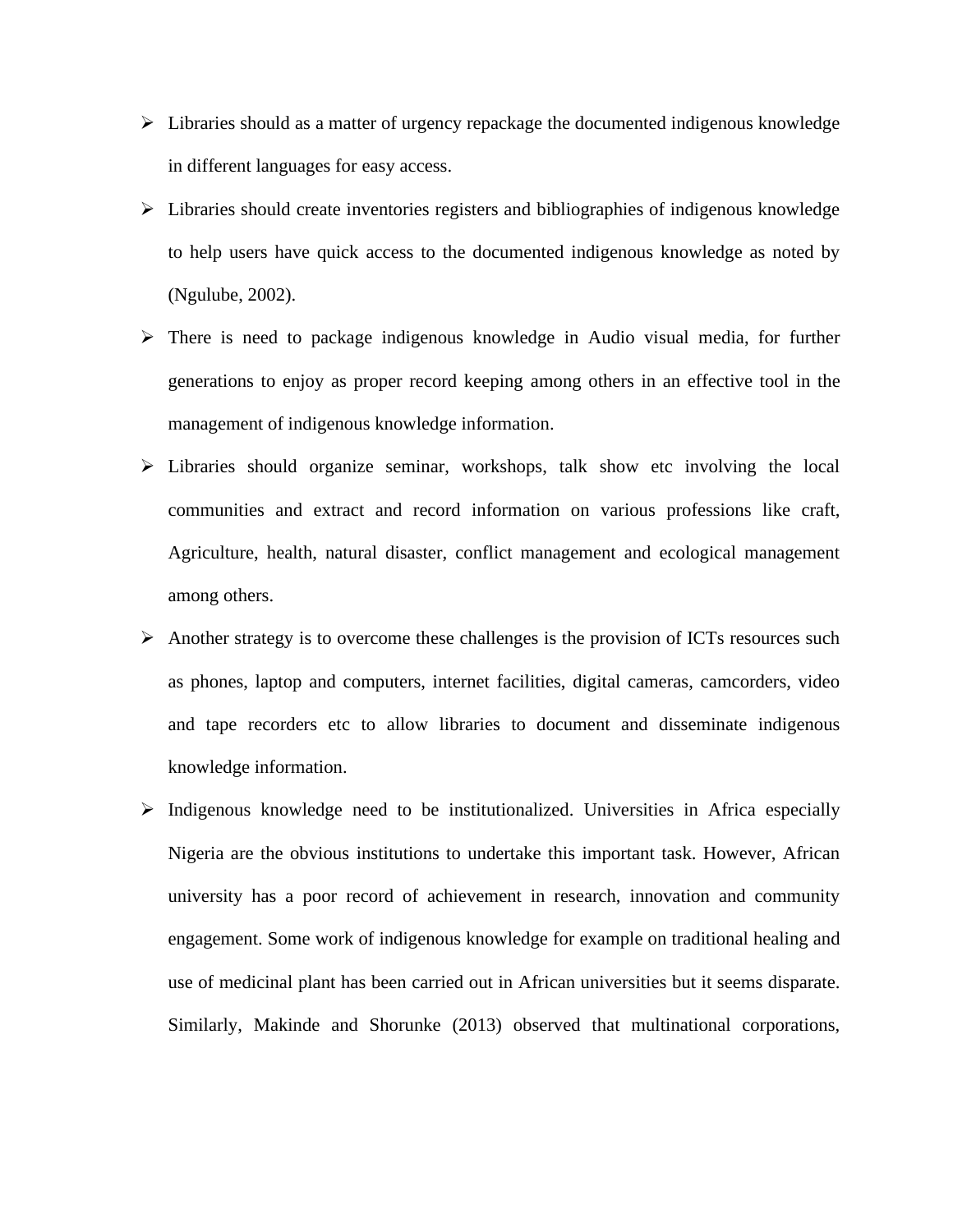universities, research institutions and private firms are harnessing local knowledge system and resources.

#### **Conclusion**

The indigenous knowledge system is in a better position strategically for promoting knowledge society for sustainable development if properly tapped and preserved. This is because indigenous knowledge is very critical in the application of human endeavors like health, Agriculture, farming, ecology etc. However librarians and researchers tend to face numerous challenges in exploring the indigenous knowledge system such as lack of proper preservation and documentation, funding, provision of ICTs facilities etc. These challenges can be surmountable if the libraries and librarians stand up to their responsibilities by doing the needful in terms of packaging IK in audio visuals, solicit for more funds and preserve it for future generations.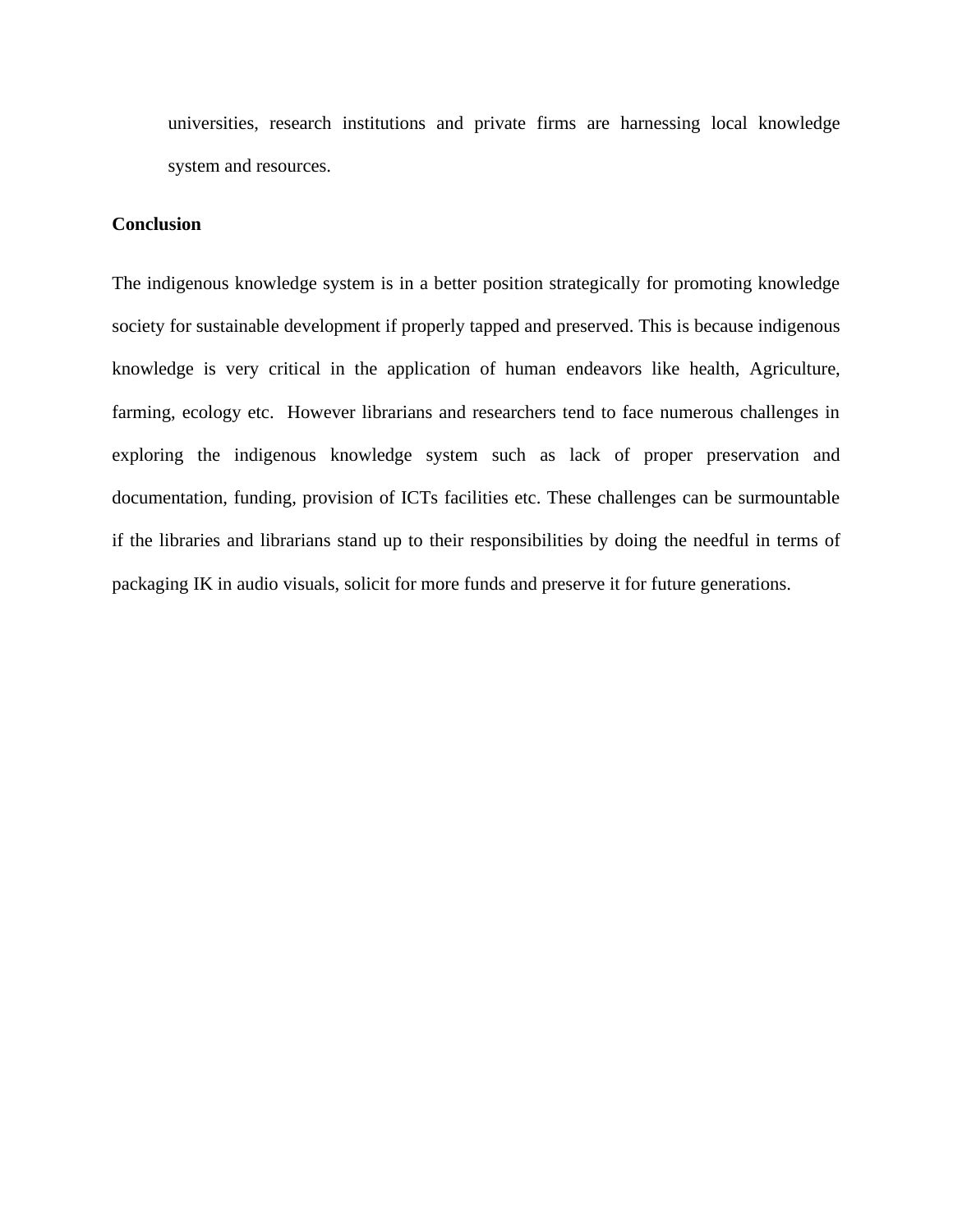#### **References**

- Abdulsalami, L.T; Okezie, Q.I & Agbo A.D.(2013). The role of the library in the promotion of Knowledge societies in Nigeria. *Adv*. *Appl.Sci.Res*.4 (1), 58-70.
- Atoma, C.N. (2011). The Relevance of indigenous knowledge to sustainable development to Sustainable Development in sub-saharan Africa: *International Journal of Tropical Agriculture and Food system,* 5(1).
- Dike, V. (2009). Repositioning LIS education for knowledge societies, *Global Review of library And information science*,  $5(1)$ ,  $4 - 7$ .
- Ekere, F.C & Ekere, J.N. (2009). Repackaging indigenous knowledge and cultural resources for Knowledge societies. *Global Review of Library and information science,* 5(8), 1-8.
- George, K.P & Sieglinde, S. (2017). Agricultural systems: Agroecology and Rural innovation for Development.2nd Edition
- Isamah, A.N. (2002). New direction in the sociology of Development. In U.C Isiugo-Abanihe
- Lianuw, T.T. (2005). Desa informasi: Local content global reach. Paper presented at the seminar Of the international council on Archives, section on university and research Institution Archives in Michigan state university, East learning, MI,USA on September 6-9, 2005.
- Makinde, O.O. & Shorunke, O.A. (2013). Exploiting the values of indigenous knowledge in Attaining sustainable development: The place of the Library. *Library philosophy and Practice.*(e-journal) paper 908 htt://digitalcommons.unl.edu/libphilprac/908.
- Nakata M. & Langton, M. (2005). *Australian indigenous knowledge and libraries*. Retrieved from:<http://www.ahia.org.au/publishinggaar1AARL>
- Ngulube, P. (2002). Managing and preserving indigenous knowledge in the knowledge Management Era: challenges and opportunities for information professionals. *Information Development,* 18(2).
- Nnadi, C.U. *et al*. (2013). Documentation, preservation and Dissemination of Indigenous Knowledge by Nigerian libraries: *Global Review of Library and Information Science*, 9(5).
- Okeke, R.J*. et al.* (2013). Library as a change agent for promoting knowledge society for Sustainable development: *Global review of library and information science*, 9(10).
- Okorie, A.M., et al. (2009). Promoting access to indigenous knowledge in digitize age: Libraries As facilitators. Libraries create future: A paper presented at the Nigerian library Association 47<sup>th</sup> General annual conference 2009.